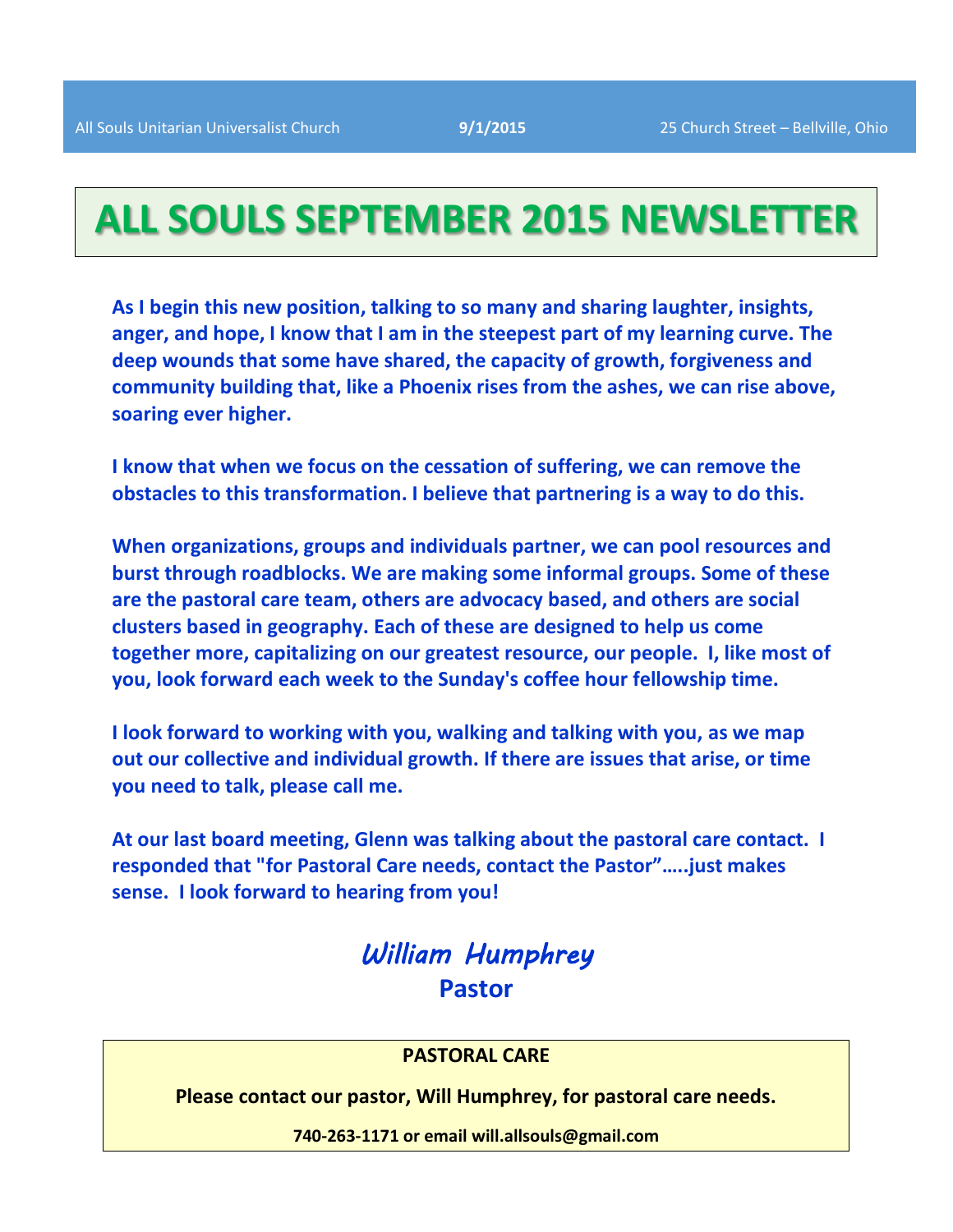# *MESSAGES FROM THE BOARD*

#### **…from Glenn Myers, President**

#### **IS UNITARIAN UNIVERSALISM A WEED IN THE GARDEN OF CHURCHES?**

No, I haven't completely lost it. I'm thinking about the Seven Principles that we affirm and promote, and particularly Number Seven.

#### **"We respect the interdependent web of all existence ….."**

When we sow a garden, various domesticated species of plants are planted. Plants that produce fruits, seeds, or edible tissues that we desire. Then they are watered, sprayed, dusted, loved, and maybe even fondled - all good for the plants and the gardener's soul.

Before long other plants, not planted by the gardener, begin to grow. Wet season, or dry season, they grow. And grow and grow. They crowd-out or shade-out the gardener's pets. They will be hated, cursed, and physically attacked, and may be defeated for the growing season, if the gardener doesn't weaken. However, chances are after most of the harvest is accomplished, these party-crashers will cover the garden plot before winter. For certain, they will be back next year.

Some call these invaders WEEDS. I call them NATIVE PLANTS. Just as we are socially haunted by the treatment of Native Americans, gardeners and farmers are continually harassed by Native Plants. (Karma?)

Why are these "weeds" so persistent? Don't they get it? They are not wanted - the gardener wants tomatoes, strawberries, lettuce, peas, green beans, and other garden delicacies. And why don't they stay killed?

The answer is that the "weeds" are a natural part of the interdependent web of all existence. They have evolved over thousands of years with the climate, the soil, and the insects and worms (the key word is WITH). They are adapted for survival (and reproduction). Garden plants are selected and designed by man for specific purposes to produce fruits and veggies for human consumption.

Now, which are the invaders? The native plants or the garden plants? Good question, but one thing for certain, the native plants have the home-court advantage.

In the church world, the denominations are based on beliefs, while Unitarian Universalism, guided by the Seven Principles, is based on humankind being a part of the natural evolving mix with the Universe God caressing every atom, every molecule, and every aspect of all things and beings.

Many denominations refer to the UU Church as the outcast (the "weed") in the religious world (some even declaring that it's not even a church) because it refuses to take part in a culture that worships the fruits of the man-made garden. (In this scenario, I'm happy to be a "weed.")

In Unitarian Universalism, the fruit is personal SPIRITUALITY which exists. It cannot be cultivated, rather it is to be sought and discovered.

**See You in Church at All Souls!**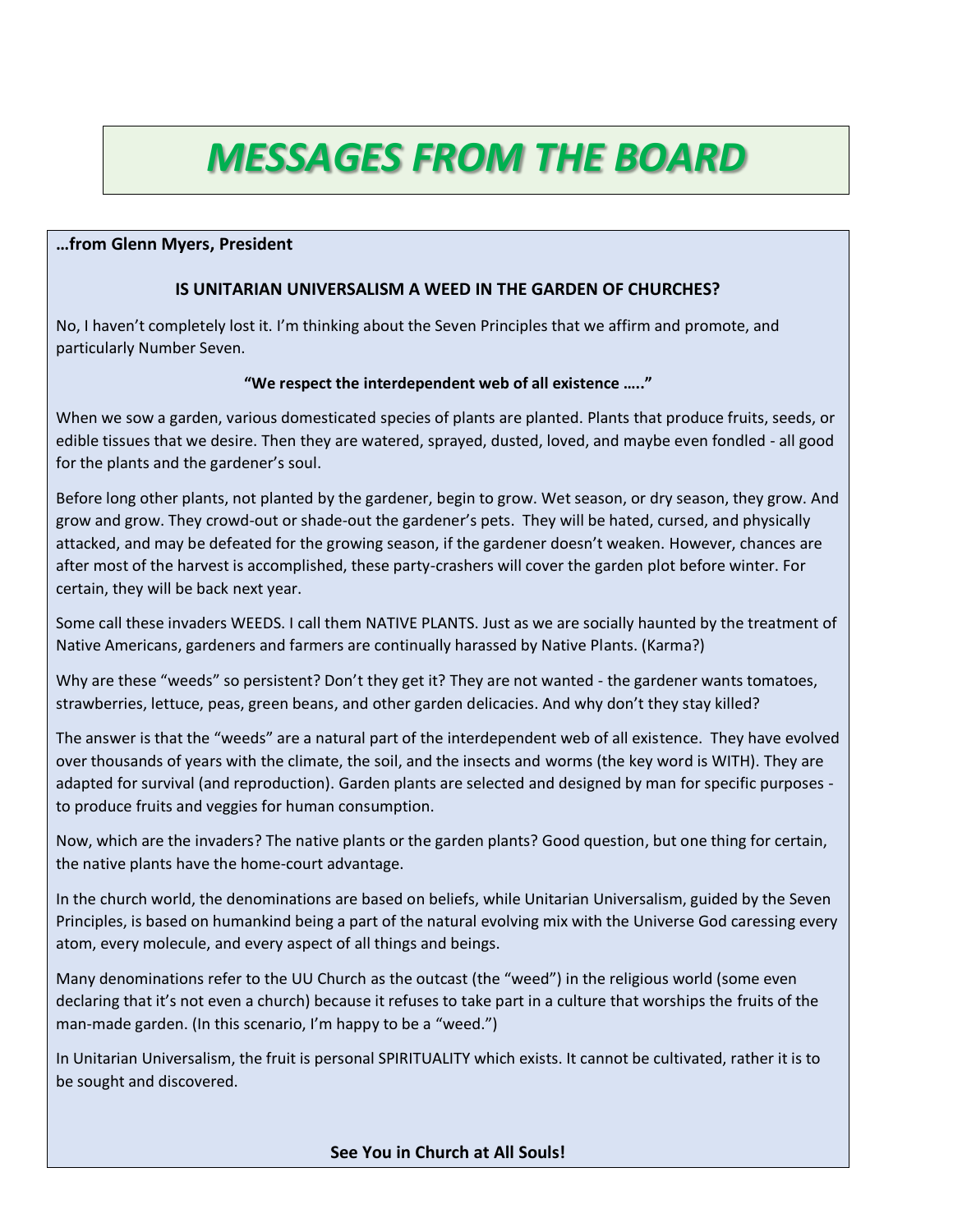## **JULY TREASURER'S REPORT**

|                                      | <b>JUNE</b> | $Y-T-D$  |
|--------------------------------------|-------------|----------|
| <b>INCOME</b>                        |             |          |
| <b>Pledges</b>                       | 2,435.00    | 2,435.00 |
| <b>Offerings</b>                     | 553.00      | 553.00   |
| <b>Donations - Maintenance Fund</b>  | 0.00        | .00      |
| <b>Kenya Coin Collection</b>         | 125.30      | 125.30   |
| <b>Rummage Sale</b>                  | 1,133.99    | 1,133.99 |
| <b>Recycle</b>                       | 0.00        | 0.00     |
| <b>Minister's Discretionary Fund</b> | 0.00        | 0.00     |
| <b>Other</b>                         | 0.37        | 0.37     |
| <b>TOTAL</b>                         | 4,247.66*   | 4,247.66 |
| <b>EXPENSES</b>                      | 3,012.08**  | 3,012.08 |
| <b>DIFFERENCE</b>                    | 1,235.58    | 1,235.58 |

**\*A monthly income of \$3,645.50 is required in order to meet annual expenses of \$43,746.00**

**\*\*Expenses Other than "Usual" Gay Pride Parade - \$150.00 Table Purchase - \$79.00 Computer Repair - \$100.00 Furnace & A/C Contracts - \$290.00**

### **JULY PLEDGE REPORT**

| <b>Total Units</b><br><b>Total Pledges</b> | 31<br>24    |             |
|--------------------------------------------|-------------|-------------|
| <b>Average Attendance</b>                  | 65          |             |
|                                            | <b>JULY</b> | $Y-T-D$     |
| <b>Amount Pledged</b>                      | 3,731.00.00 | 3,731.00.00 |
| <b>Amount Received</b>                     | 3,235.00.00 | 3,235.00.00 |
| <b>VARIANCE</b>                            | $-496.00$   | $-496.00$   |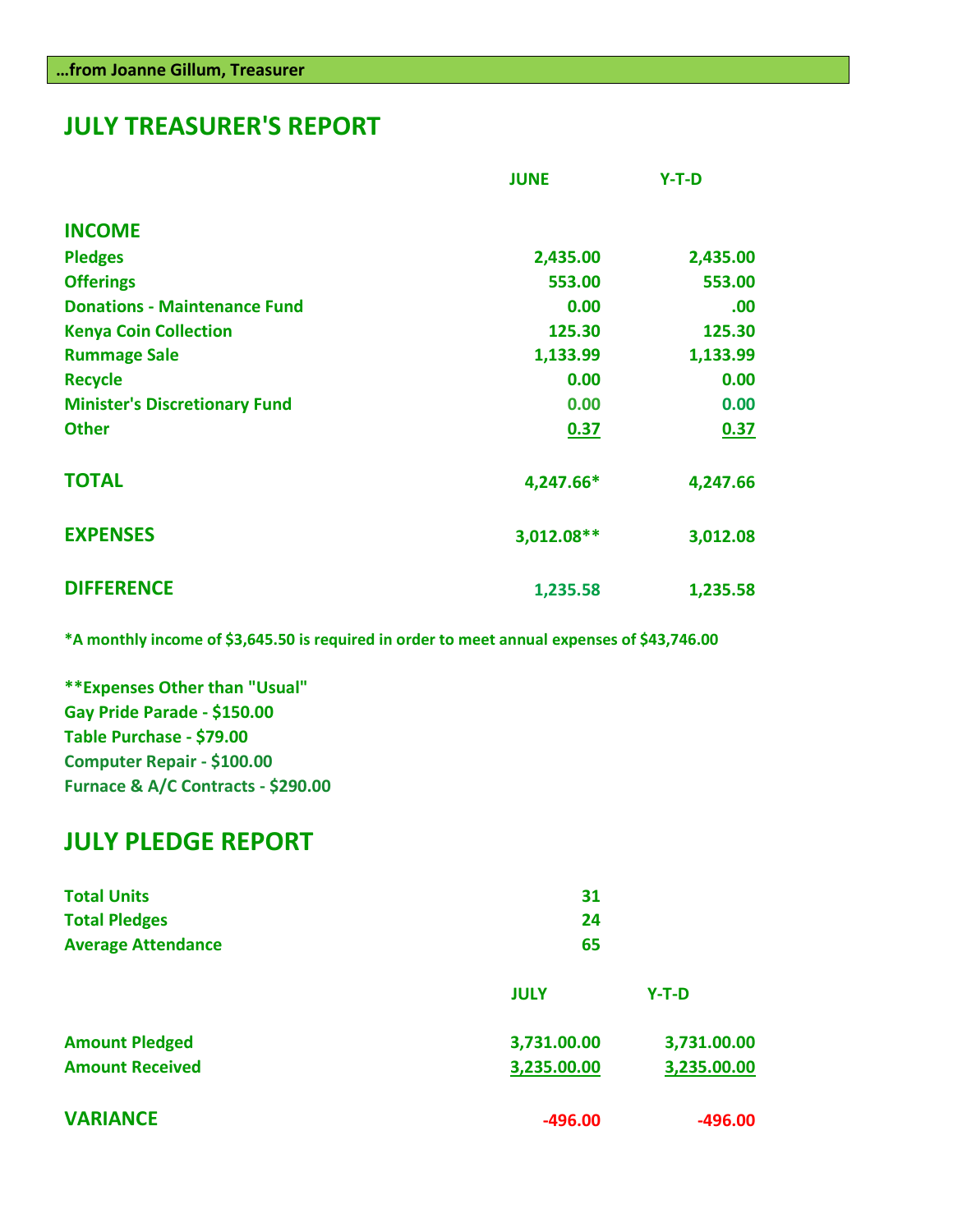#### **…from Chuck Rhodes, Building & Maintenance Trustee**

Jay Gilbert volunteered to prepare and paint the outside basement windows. Most have been scraped and primed. Several are in terrible condition, rotten frames, which will require some repairs before he can complete this project. Completion date is August 31.

Top soil has been spread along the edges of the sidewalks to eliminate the abrupt drop off, which has caused people to trip. This area has been seeded and, hopefully, we will see grass growing soon. Of course, rain would help. Anyone wishing to help water the planted grass, let me know. We have garden hose and watering cans.

Thanks to Sign Graphix, we have sandstone blocks for the planter at our sign. Sign Graphix donated the blocks, and all we had to do was pick them up. Thanks to Glenn Myers and Levi Waltz, we have enough stone to complete the sign project, maybe by the end of August.

We still have two more projects to complete before winter: painting of the front door (outside) and painting the handrail. October 10 is tentatively scheduled for our fall work day. Let me know of your suggestions for work projects or work preferences.

#### **...from Mike Garber, Finance Trustee**

The Board has approved the fund raising project developed and presented by Marjorie and Morley Smith. This project involves selling the following at General Assembly in Columbus: June 22-26, 2016.

#### **Buckeye Chalice Cookies, Healthy Oatmeal Cookies One of a Kind Note Cards (Suitable for Framing) Fused Glass Pendants Stained Glass Sun Catchers - Underground Railroad Quilt Code Patterns**



 **Log Cabin Bear Paw<sup>a</sup> Decision Bear Paw**a Decision Bear Paw  **directions to the next step on the journey. through the Appalachian Mountains** 



 **Safe to come in for food, rest and Follow the bear footprints for the path to Ohio from the South East States.**

Seed money of \$500.00 has been donated. We are asking for donations to match that amount. Please give any designated donations to Joanne Gillum. The estimated income from this project is \$4,500 - \$5,000 for renovation of the sanctuary. This project will require participation by most of the congregation.

Beginning Sunday, August 23, sign-up sheets will be available for choosing one of three tutorial workshops. The workshops will be held in M&M Smith's Mount Vernon studio. Participants will make a 6"x6" sun catcher. For details and more information, please check with the Smiths.

All Souls needs a new banner for the General Assembly Opening Banner Parade. Anyone interested in designing and making a banner, please contact a Board member.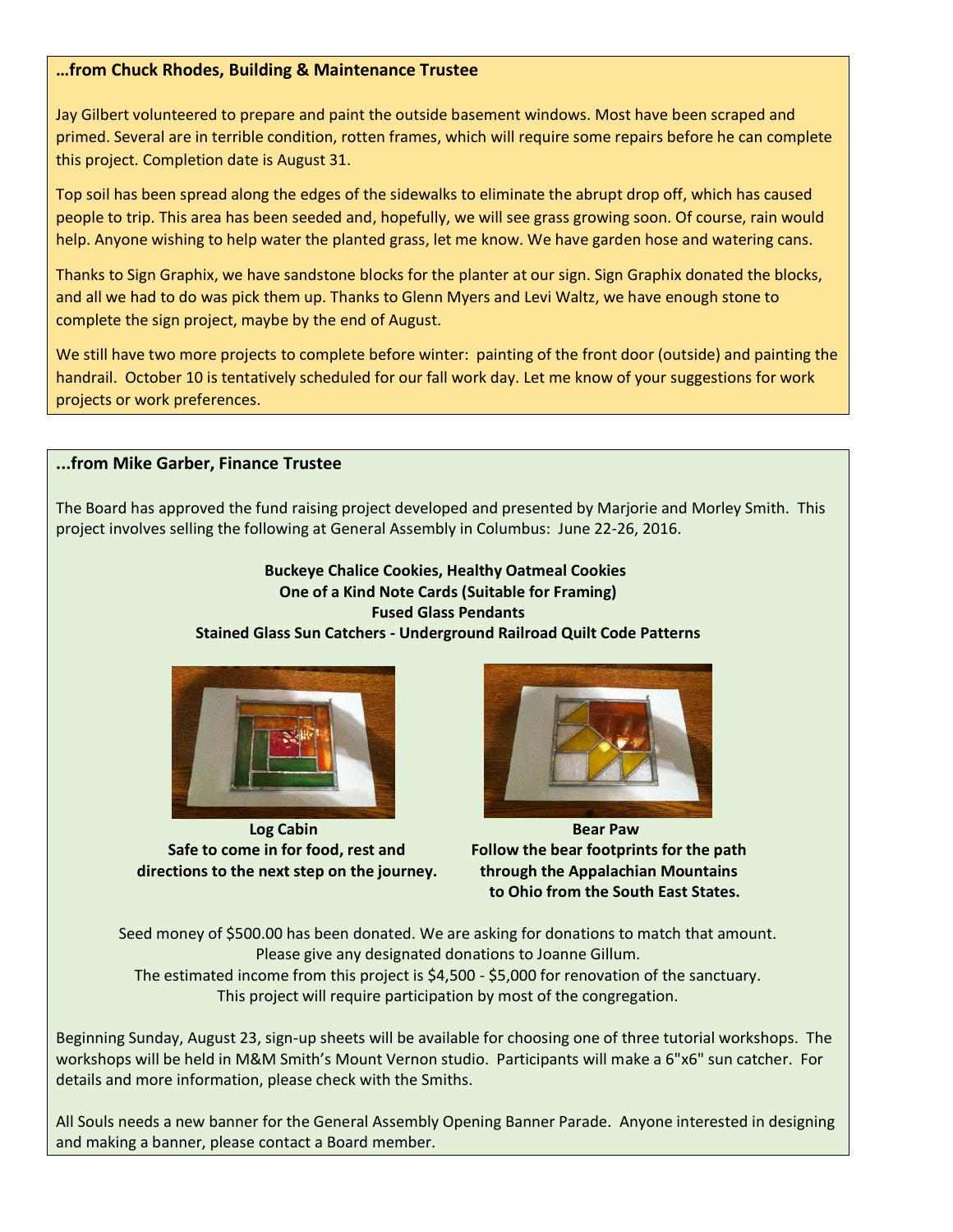**…from Liz Hansen, Religious Education Committee Chair**

#### **Adult RE - Racism and Reality Facilitator: Glenn Myers**

#### **Sunday, September 27 @ 9:00 am**

**Session I**

A) Share personal life experiences with racism (positive and negative).

B) Consider complexities of racism: personal (genetic, learned or both), systemic

(evolutionary), or combination?

C) Prejudice vs./Racism - - - Reverse racism?

#### **Sunday, October 4 @ 9:00 am Session II**

The UU Church and Racism

A) The UUA policies to alleviate racial problems in America.

B) What can a local UU church do to facilitate better race relations?

#### **Sunday, October 11 @ 9:00 am Session III**

A) Interview Alice Williams, President Mansfield Chapter of the NAACP. Alice, 68, was born in Mississippi to parents who were sharecroppers, worked in the cotton fields as a child, and somehow eventually earned a college degree and taught in Mansfield City Schools for 30 years before retiring in 2003.

#### **Sunday, Oct. 25 @ 9:00 am Session IV If necessary for summary and review.**



**Pastor Will Humphrey with his children, Olivia and Benjamin, light candles during Joys and Concerns, while Leader, Cheryl Church, looks on.**

*"WE TAKE INCLUSIVITY AND DIVERSITY SERIOUSLY"*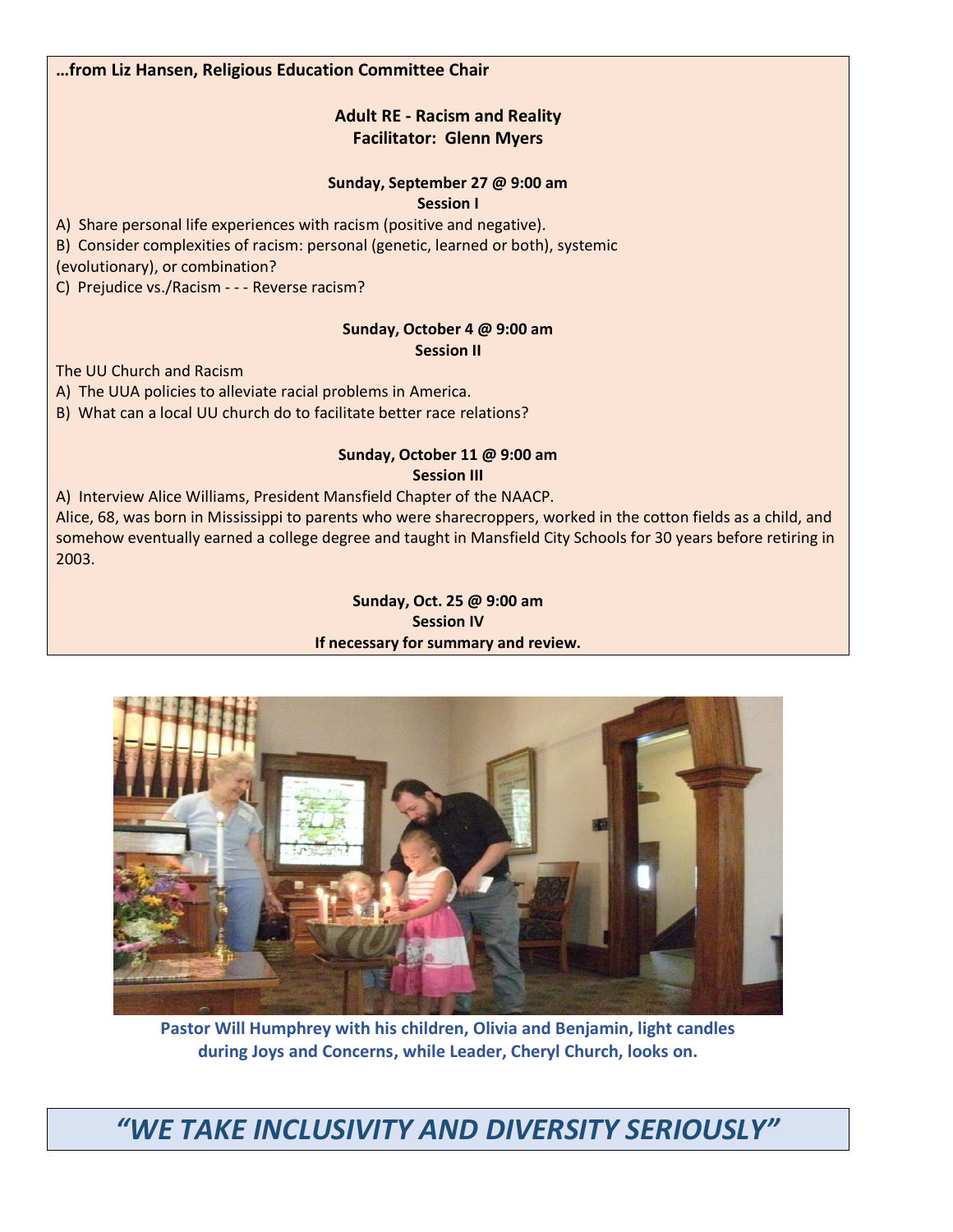#### **…from Bruce Kilgore, Fellowship Trustee**

Thank you to all who have signed up for coffee hour snacks and clean-up. We will be needing some help with clean-up on August 30 at Palm Park. Remember, ham and drinks are furnished. Bring a dish to share and your own table service.

The church will once again have a produce display table at the Bellville Street Fair, September 16 - 19. Please bring any produce, fruit, flowers, vegetables, grains and herbs to the church at or before noon on Wednesday, September 16. Outdoor pots or hanging baskets with plants can also be used, along with cornstalks, dried beans, broom corn and sunflowers on long stalks. See Ann Kilgore or Bruce Kilgore for any questions.

The September covered dish will be Sunday, September 27. Coffee hour snack providers, please remember that our average attendance is now 65. Please adjust food amounts accordingly. Maybe two or more people could sign up together.



#### **ALL SOULS BLUE RIBBON AWARD BELLVILLE STREET FAIR 2014**

#### **…from Art O'Leary, Social Action/Social Justice Trustee**

As I am writing this, it feels more like early fall than mid-August, but that's the kind of year it has been. The "Each One Reach One" rally certainly felt like the dog days of late summer. Nonetheless, it was a pleasure and privilege to be there representing All Souls with Sandy and Glenn. If I missed anyone else, I apologize.

The event was a real success in the tradition of MLK and the non-violent change movement. I think it was a stitch or two in the process of mending Mansfield. The coalition will be having its next major event in October. I'll follow-up with details as they become available.

Since I have not had any suggestions for a planning/organizational meeting for the SA/SJ committee, I'm going to call for anyone who wants to be involved to meet after coffee hour on Sunday, September 20, at Brumby's.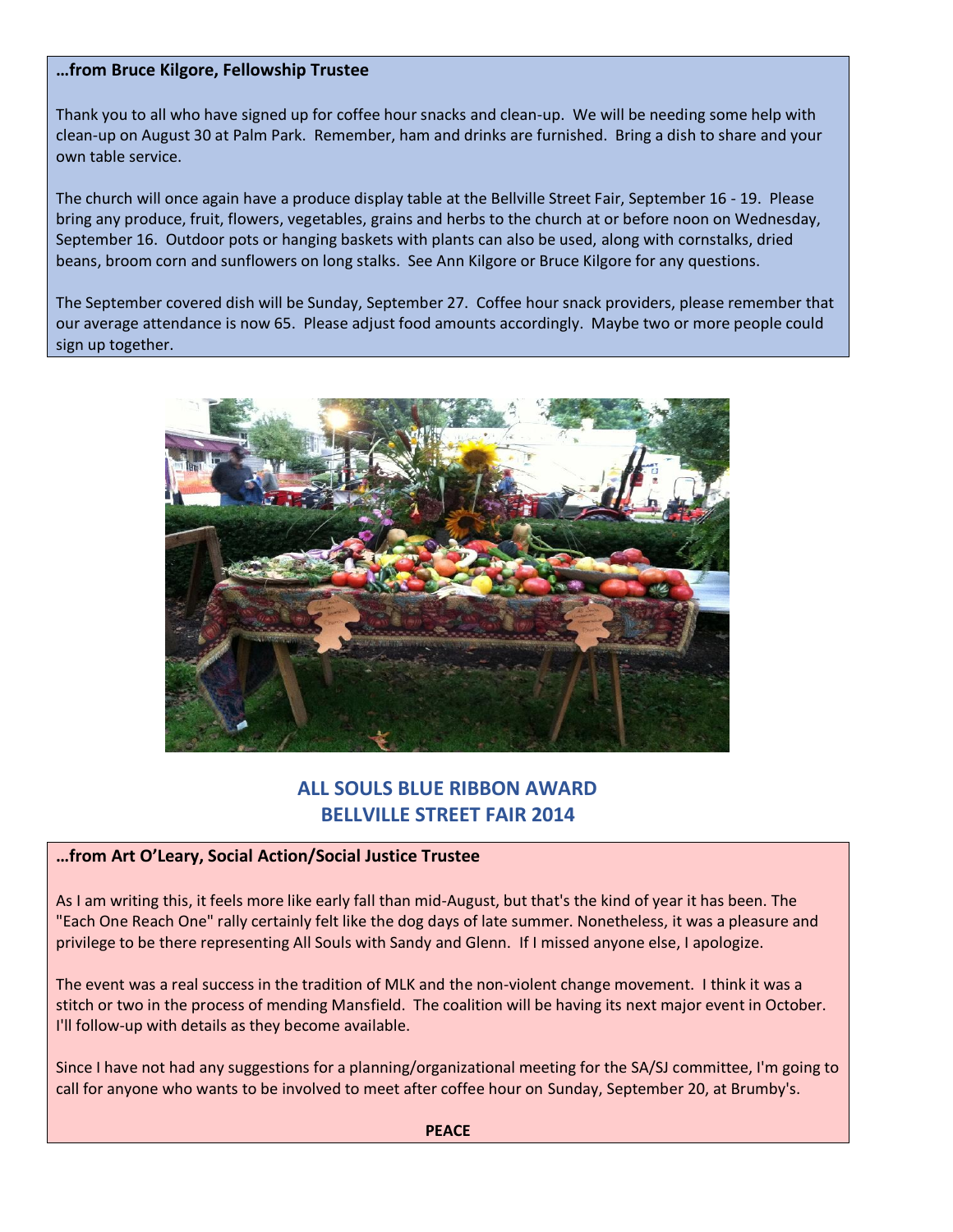#### **…from Brian Moore, Pulpit & Worship Trustee**

#### **Greetings from the Pulpit Chair**

I would like to take this opportunity to thank the members of the pulpit committee. These are the leaders of our Sunday service. First, I will acknowledge our old school leaders who have been on the pulpit probably before I was a member of All Souls. They bring a lot of experience and talent to our Sunday service. Thank you Joan and Reed Richmond and Bruce Kilgore. Next, a big thank you to my new leaders who have been doing a terrific job as well. Thank you Teasha and Eric Sargent and Cheryl Church. Thank you for stepping up and taking on this very important responsibility.

With that, I would like to invite anyone who wishes to be an important part of our service and lend your talents and creativity to our amazing Sunday mornings to contact me (Brian Moore) if you think you would like to be a part of our wonderful group of pulpit leaders.

I would also like to thank all who step up and take the time to find and read a nice story for our Children's Moment. I would like to ask that all who do so in the future, make sure the leader has given you the microphone to speak in and that you read and speak loud enough for the entire congregation to enjoy the story.

Next, I would like to invite everyone to our annual U.U. Labor Day potluck party. AKA Bill Millikin Memorial Party. Bill was the moderator when I came to All Souls and was a huge influence in my joining and becoming active in the church. Bill and his wife, Lou, hosted the Annual U.U. Labor Day party until he became ill with cancer and asked if we could take it over for him. So, for many years now we have hosted this event at our property at 3072 State Route 430 Mansfield, OH 44903 (419-589-7707).

Monday Sept. 7 - rain or shine. Please bring a covered dish and BYOB. All are welcome.

Also, September will bring our recycling collection day on the 20<sup>th</sup>, along with our Adopt-A-Highway Clean-Up. We did a great job in the spring. If we keep at it, it will be an easy hike and a great community service. Also, Tao Bridge will be playing music on the patio at the Oak Park Tavern Restaurant on Sept. 27, from 5:00 pm – 8:00 pm. If you have not been to the Oak Park, this will be a great opportunity. Or, if you have, either way a great night for fine dining, live music and fellowship. And this may be our last gig until May?

#### **Looking Ahead to September**

#### **September 6**

**Speaker**: Rev. Chris Mason, BCC, MDiv.

**Title:** The Broken Journey - Giving and receiving support during experiences of grief and loss. **Topic:** People experience many kinds of grief and loss: death of a loved one, loss of job, loss of relationship, etc. So what can we say to them? Should we say anything? What are some things to avoid when helping others experiencing grief? What are some steps to take in processing our own grief? **Leader**: Teasha Sargent **Music**: Ayesha Fry

> **Monday, September 7 @1:00 pm** U.U. Labor Day Potluck Party Jacqueline & Brian Moore 3072 State Route 430, Mansfield, OH 44903 419-589-7707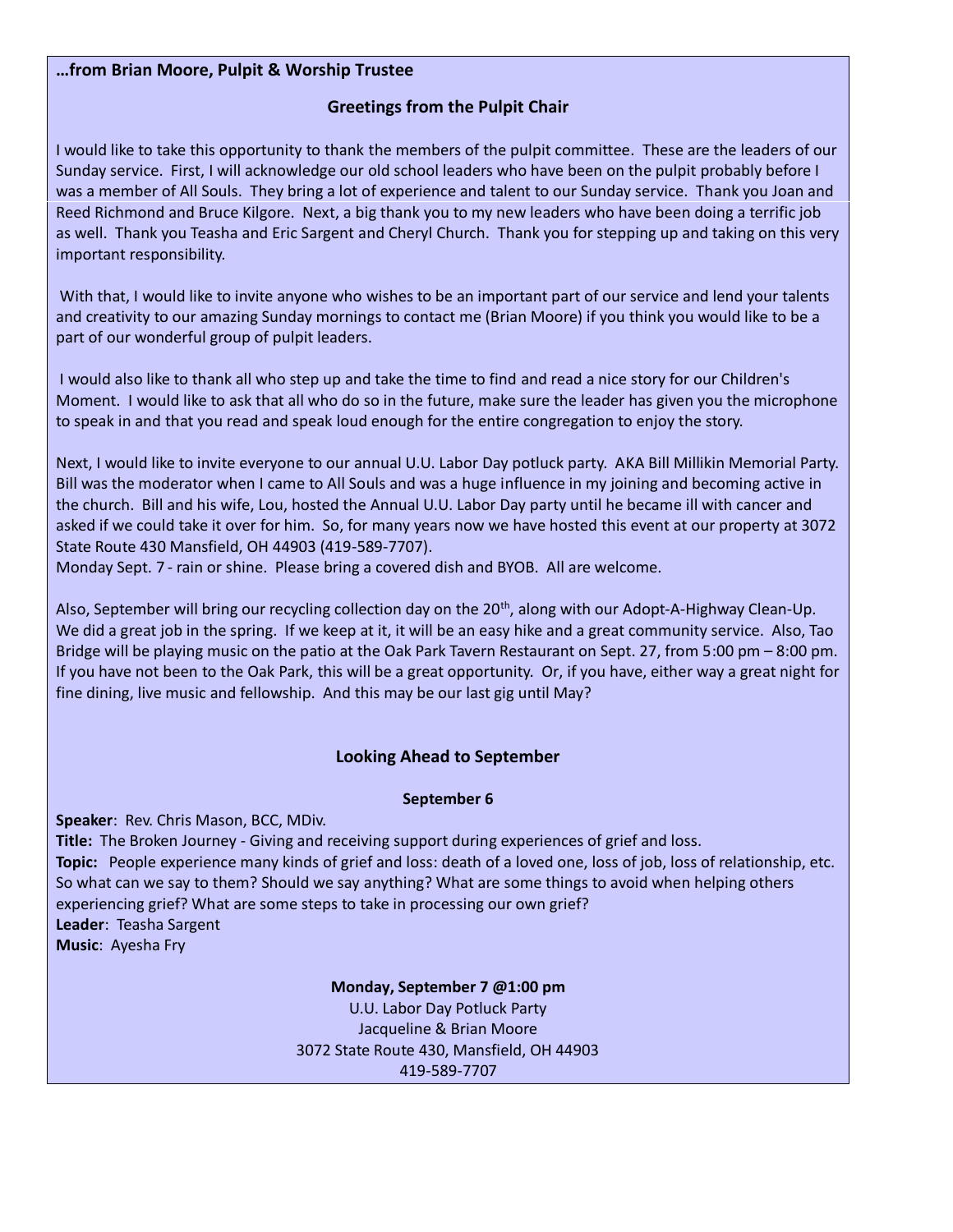#### **…Pulpit & Worship cont. September 13 Speaker:** Dr. Walter Kania **Title**: Our Story and the Fiction of Religion **Topic:** Is religion a fiction? Is it just a story made up for people to believe? Does it matter whether or not it is true? And how does one know? Does a religion work only if everyone agrees to believe the story that is told? What is the only religion or story in the world that is true, that is agreed to by everyone? You will be very surprised to learn what it is! **Leader:** Eric Sargent **Music:** Trio Alla Breve **September 20 Board Meeting @ 9:00 am Speaker**: Sara Brink **Title**: Embrace the Natural Cycle at Foxfield Preserve **Topic**: Make your final act on this earth a gift to those you leave behind. Allow your body to return to the natural cycle, nourishing the earth. Your final act will conserve resources, expand wildlife habitat, provide clean air and a cleaner watershed, and fund nature education and conservation. Join us for an informational presentation on natural burial at the Foxfield Preserve, Ohio's first nature preserve cemetery, and learn more about this unique option. Foxfieldpreserve.org **Leader**: Brian Moore **Music**: Ayesha Fry **Recycling Collection and Highway Cleanup September 27 Speaker**: Sally Whiston **Title:** The Unsinkable Molly Brown **Topic:** Most only know Mrs. Brown through the movie starring Debbie Reynolds, which is totally designed for entertainment. She was a very caring, charitable Victorian lady who was very much ahead of her time. Always concerned for those less fortunate, she organized food banks, clothing drives and participated in marches for women's votes and unionizing. **Leader**: Bruce Kilgore **Music**: Trio Alla Breve **Kenya Coin Collection and Potluck**

**Tao Bridge @ Oak Park Tavern 5:00 pm – 8:00 pm**

#### **Peace, Love, and Namaste to All Souls**

#### **…from Mandy Waltz, Media, Advertising & Growth Trustee**

Hello All Souls! Due to recent losses, including my mind, I have neglected to get us registered in time for a spot in the Bellville Street Fair. With the church's permission, I have a back-up plan to set up a table on our own property. If anyone is interested, or has any thoughts or ideas, call or email me. Thanks! Call 419-961-4711 or email [purpledragonfly12@gmail.com.](mailto:purpledragonfly12@gmail.com)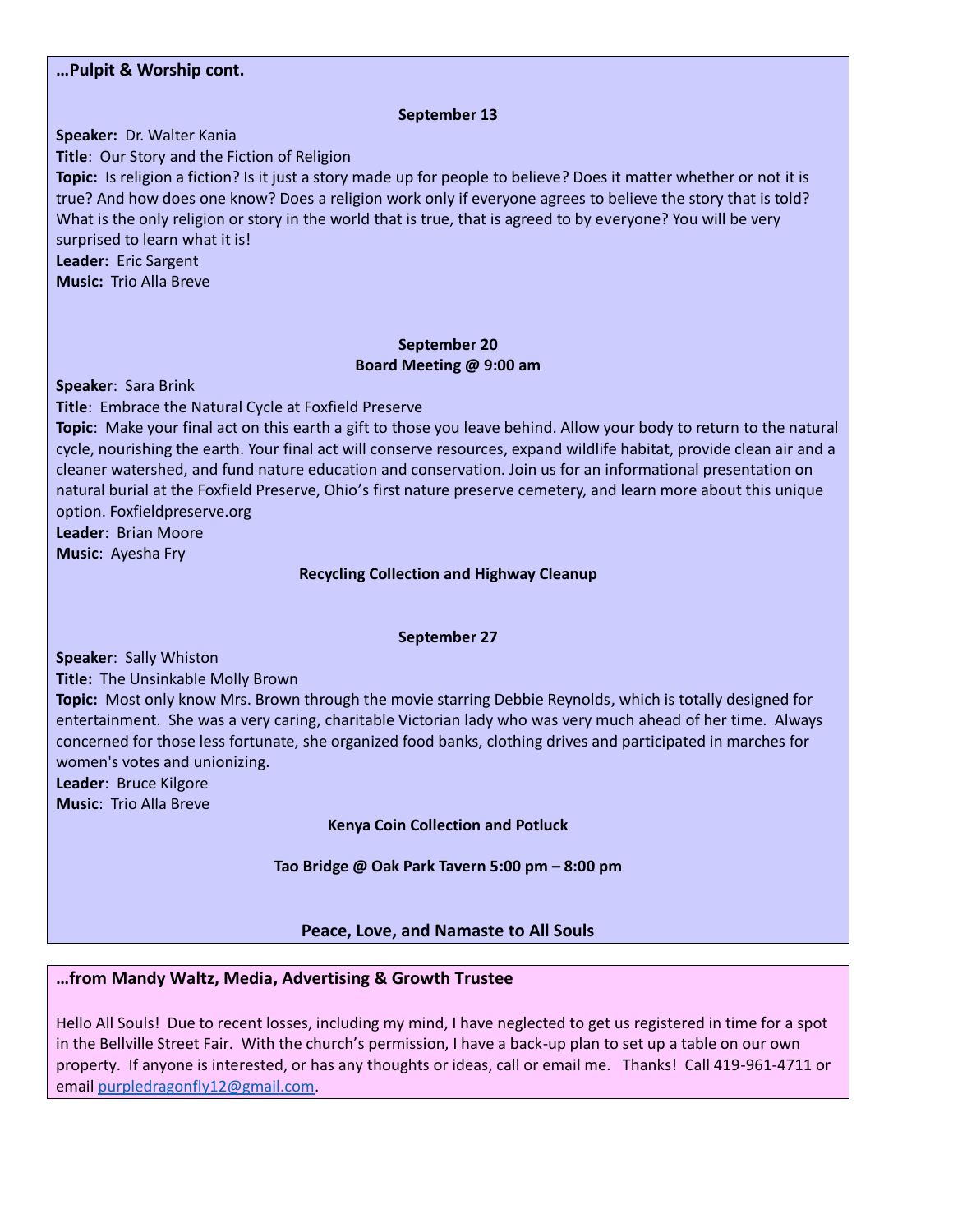### **Living Lotus Zen Sangha**

**We are a [Soto Zen Buddhist](https://sites.google.com/site/livinglotuszensangha/our-lineage-teacher) group (***Sangha***) for North Central Ohio (greater Mansfield, Ohio) area. Our [guiding teacher is Sensei Dean Williams.](https://sites.google.com/site/livinglotuszensangha/our-lineage-teacher) We are a community here to support & welcome any or all interested in the path and teachings of the Buddha.**

**Find us on Facebook and our website, where you can subscribe to our monthly e-newsletter. <http://www.livinglotus.org/>**

> **[Monday, September 14](https://www.facebook.com/events/calendar?adjusted_ts=1442214000&open_popup_on_init=1) 6:30pm - 8:00pm at [Relax, It's Just Coffee](https://www.facebook.com/RelaxItsJustCoffee)**

#### **NEED NOT HAVE ATTENDED PREVIOUS SESSIONS to jump iN!**

**BOOK: "The Gateless Barrier" by Robert Aitken**

**Suggested Selections to Have Read before Discussion: "Case 3-Gutei's Finger":**

**"Whenever Gutei Oshõ was asked about Zen, he simply raised his finger. Once a visitor asked Gutei's boy attendant, "What does your master teach?" The boy, too, raised his finger. Hearing of this, Gutei cut off the boy's finger with a knife. The boy, screaming with pain, began to run away. Gutei called to him, and when he turned around, Gutei raised his finger. The boy suddenly became enlightened. When Gutei was about to pass away, he said to his assembled monks, "I obtained one-finger Zen from Tenryû and used it all my life but still did not exhaust it." When he had finished saying this, he entered into eternal Nirvana."**

**Bring your thoughts, notes, insights and confusions and a friend! \*\*\*\*\*\*\*\*\*\*\*\*\*\*\*\*\*\*\*\*\*\*\*\*\*\*\*\*\*\*\*\*\*\*\*\*\*\*\*\*\*\*\*\*\*\*\*\*\*\*\*\*\*\*\*\*\*\*\*\*\*\*\*\*\*\*\*\*\*\*\*\*\*\*\*\*\*\*\*\*\*\*\*\*\*\*\*\*\*\*\***

#### **Monday, September 28 6:30pm - 8:00pm at All Souls**

**No previous meditation experience necessary. Everyone is welcome to practice with us!**

**The church is opened at 6:00 p.m. Please enter from the side door. We sit upstairs. Loaner meditation cushions (Zafus & Zabutons) are available, as well as pews for those who prefer/need to sit in a chair.**

**Schedule**

**6:30 pm-6:50 pm - Zazen (sitting meditation) 6:50 pm-7:00 pm - Kinhin (walking meditation) 7:00 pm-7:20 pm - Zazen (second period of Zazen) 7:20 pm-7:30 pm - Liturgy - Heart Sutra, Chanting and Prostrations 7:30pm-8:00 pm - Sangha Discussion & Business**

**Brief Beginner's guide to Zazen & Kinhin <http://global.sotozen-net.or.jp/eng/practice/zazen/howto/index.html>**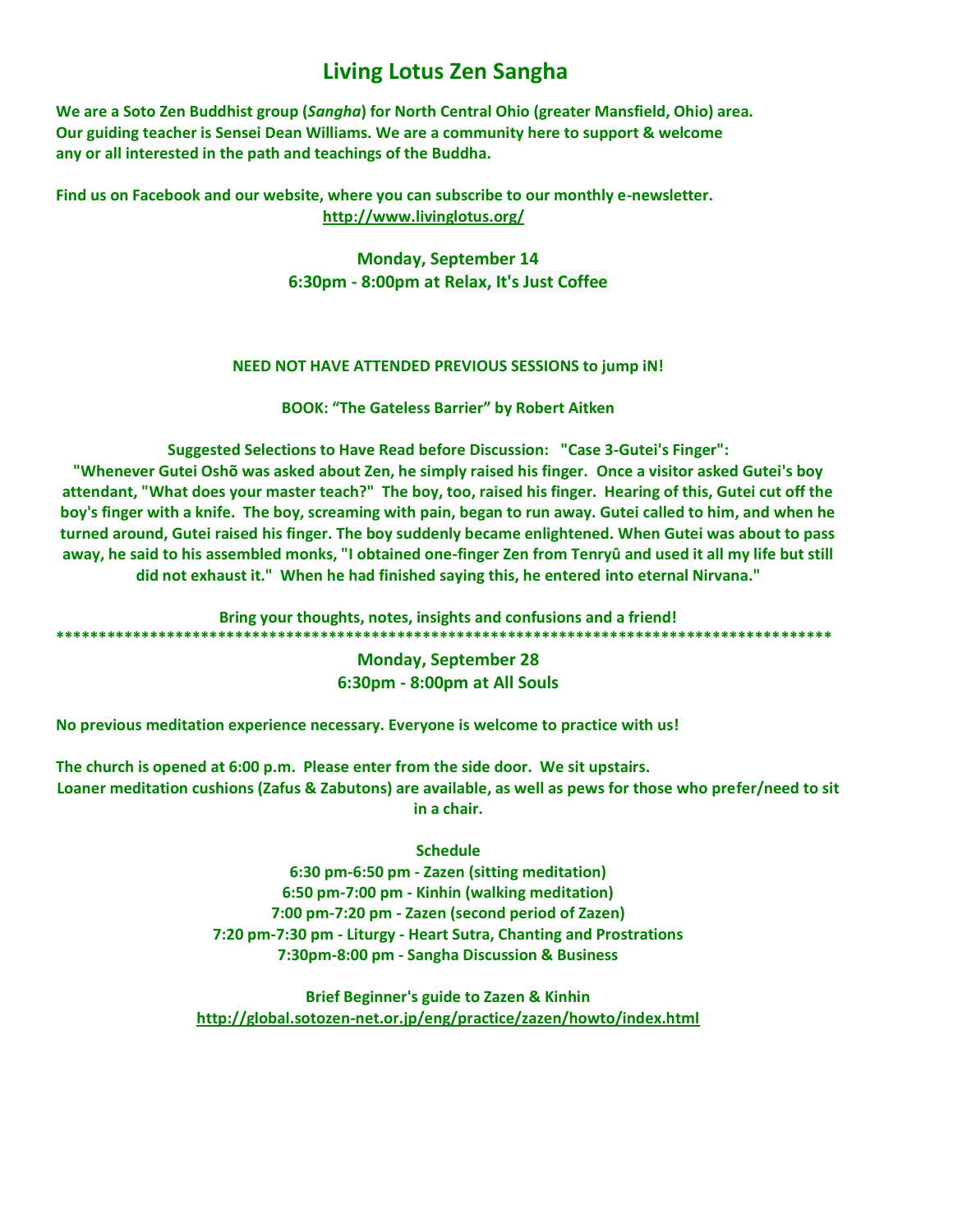## **All Souls U.U. Church**

## **RECYCLING COLLECTION DAY**

## **Sunday, September 20**



Please bring your recyclables to the church,

and the truck will be there

for collection before and after service.

**Listed below are the main items Milliron accepts.**

**Please keep them sorted by categories.**

**ALUMINUM CANS**: Please rinse thoroughly.

**STEEL CANS:** Please rinse thoroughly, and remove labels.

**FERROUS & NON-FERROUS MATERIALS:** Aluminum, Steel, Brass, Copper, Silver, Nickel, Platinum, Pewter, Bronze, Zinc, Die Cast, Etc.

**PLASTIC**: Please rinse thoroughly and throw away lids. Only plastic bottles and jugs with the recycle emblem stamped on the bottom. #1 PETE - such as pop bottles, and #2 HDPE such as laundry products, milk, juice, and water jugs.

**NEWSPAPER**: **No** books or magazines, phone books, or mail.

**CORRUGATED CARDBOARD**: **No** boxboard or chipboard.

**OFFICE MIX:** Please shred if able to do so.

#### **AUTOMOBILE / FORKTRUCK BATTERIES**

#### **PLEASE NO GLASS & PLEASE SEPARATE ALL CATEGORIES**

You are also welcome to bring recyclables to our barn prior to the collection date.

Contact Jackie or Brian Moore 419-589-7707

All of the proceeds go to All Souls U.U. Church

Thank you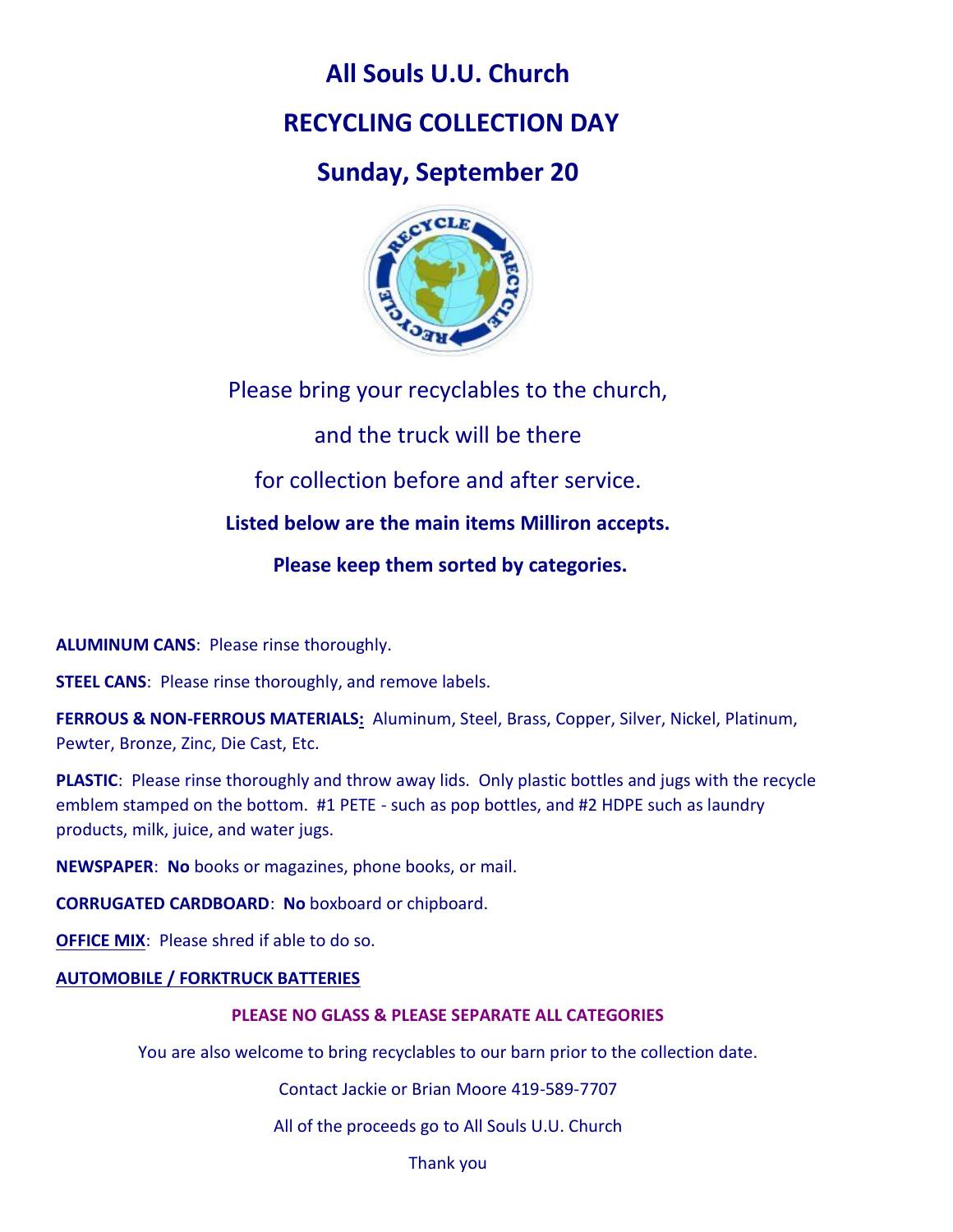

## **Our Annual U.U. Labor Day Potluck Party**

Monday Sept.7, 2015 1:00 pm

Rain or Shine (We will have the party in the warehouse if rain.)

at Jacqueline & Brian Moore's 3072 State Route 430 Mansfield, OH 44903 Phone: 419-589-7707

**Please bring a Covered Dish & BYOB. Everything else will be provided.**